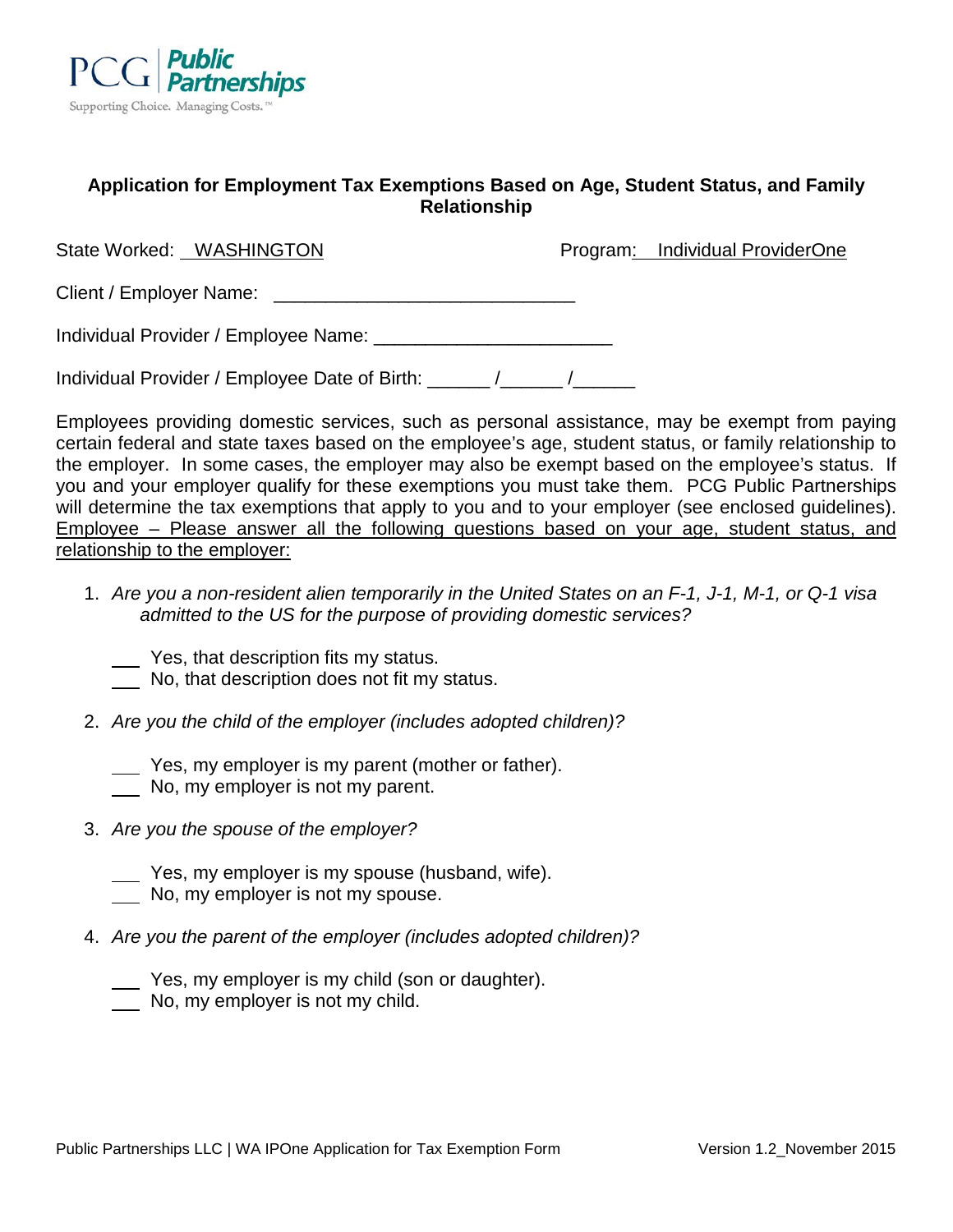

# 5. *If you answered "Yes" to Question 4, check any of the following that apply. If you answered "No", proceed to Question 6.*

- Yes, I also provide care for my grandchild or step-grandchild in my child's home.
- Yes, my grandchild or step-grandchild is under age 18, or has a physical or mental condition that requires personal care of an adult for at least four continuous weeks during the calendar quarter in which services are performed.
- Yes, my child (son or daughter) is widowed or divorced and not remarried, or living with a spouse who has a mental or physical condition which prohibits the spouse from caring for my grandchild for at least four continuous weeks during the calendar quarter in which services are performed.
- 6. *Are you under the age of 18 or do you turn 18 this calendar year?*
	- Yes, I am under 18 or am turning 18 this calendar year. No, I am over 18.

If *you answered "Yes" to Question 6, answer the following question. If you answered "No", skip this section.*

Is the job of performing household services (personal assistance) your principal occupation? Note: Do not answer "Yes" if you are a student.

Yes, performing household services is my principal occupation.

No, performing household services is not my principle occupation, or I am a student.

# **IMPORTANT: You must notify PCG Public Partnerships if your status changes.**

Employee Signature:

Date:  $\sqrt{2\pi}$ 

# **Return this form by fax or mail:**



| Toll-free FAX#<br>1-855-901-6904 |
|----------------------------------|

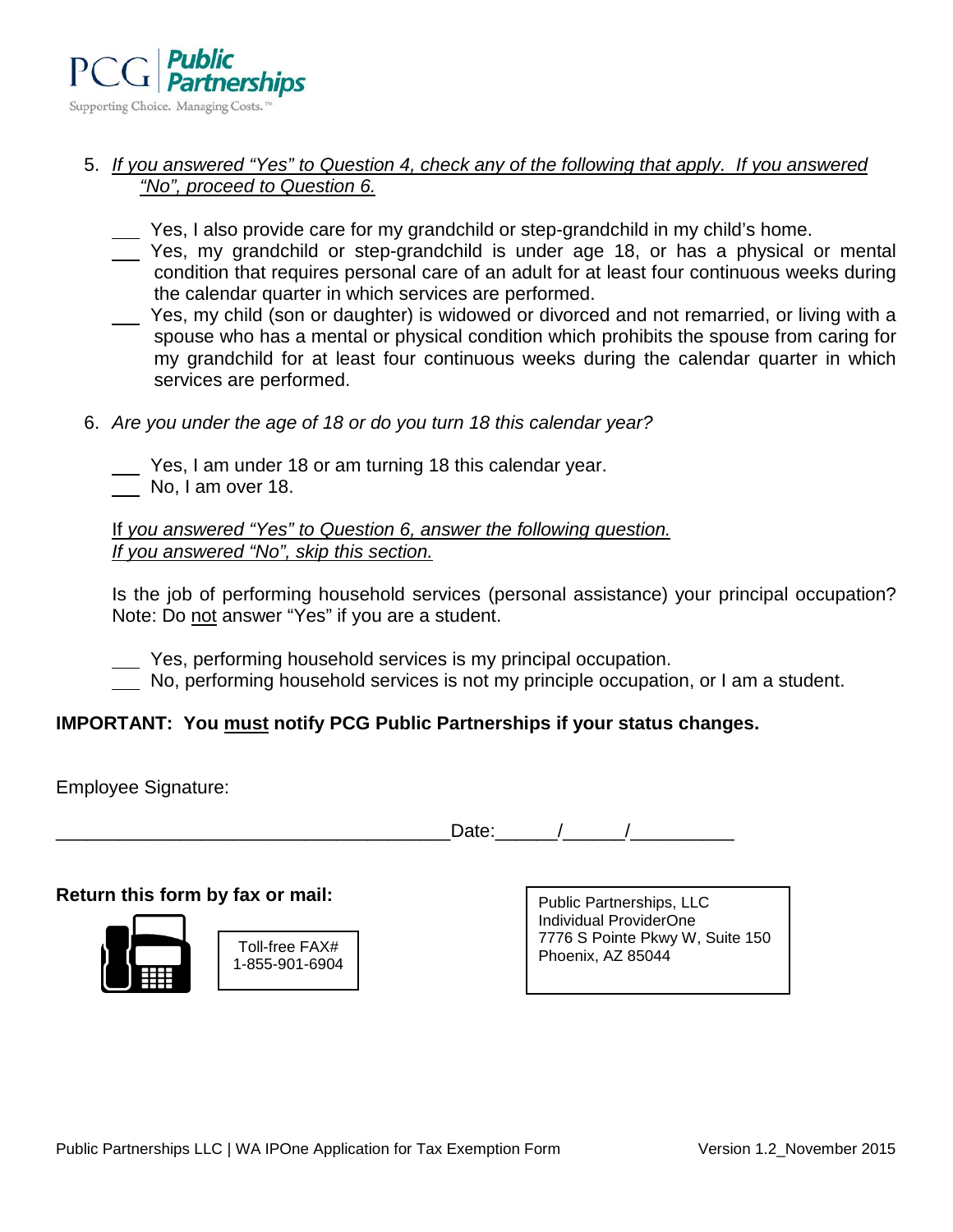

## **Guide to Employment Tax Exemptions Based on Age, Student Status, and Family Relationship** Employee Copy – Keep for your records

Employees providing domestic services such as personal assistance may be exempt from paying certain federal and state taxes based on the employee's age, student status or family relationship to the employer. In some cases, the employer may also be exempt from paying certain taxes based on the employee's status. IMPORTANT: Please see IRS Publication: #926 – Household Employer's Tax Guide, and IRS website article: "Foreign Student Liability for Social Security and Medicare Taxes" for additional information.

#### IMPORTANT:

- These exemptions are not optional. If the employee and employer qualify for these tax exemptions they must be taken.
- If the employee's earnings are exempt from these taxes, the employee may not qualify for the related benefits, such as retirement benefits and unemployment compensation.
- The questions regarding family relationship refer to the relationship between the employee and the employer of record (common law employer). In some cases, the program participant is the employer of record. In other cases, the employer of record may be someone other than the program participant. Check program rules.
- Program rules may prohibit some types of employees. For example, most Medicaid-funded programs do not permit a spouse to be paid as an employee for providing services to a spouse. Check program rules.
- PCG Public Partnerships will determine the tax exemptions that apply to the employee and employer based on the information provided by the employee. PCG Public Partnerships cannot provide tax advice.

## Tax Exemptions for Non-Resident Students

For a non-resident student in the United States on an F-1, J-1, M-1, or Q-1 visa admitted to the US for the purpose of providing domestic services, the employer and employee are exempt from paying FICA (Social Security and Medicare taxes) and the employer is exempt from paying FUTA (Federal Unemployment Tax) on wages paid to this employee. The employer may also be exempt from paying State Unemployment Insurance, depending on the rules in the state.

## Tax Exemptions for Children Employed by Parent

For a child under 21 employed by his or her parent, the employer and employee are exempt from paying FICA (Social Security and Medicare taxes) and the employer is exempt from paying FUTA (Federal Unemployment Tax) on wages paid to this employee until the child (employee) turns 21 years of age. The employer may also be exempt from paying State Unemployment Insurance, depending on the rules in the state.

## Tax Exemptions for Spouses Employed Spouses

For a spouse (husband, wife, or domestic partner in some states) employed by his or her spouse, the employer and employee are exempt from paying FICA (Social Security and Medicare taxes) and the employer is exempt from paying FUTA (Federal Unemployment Tax) on wages paid to this employee. The employer may also be exempt from paying State Unemployment Insurance, depending on the rules in the state.